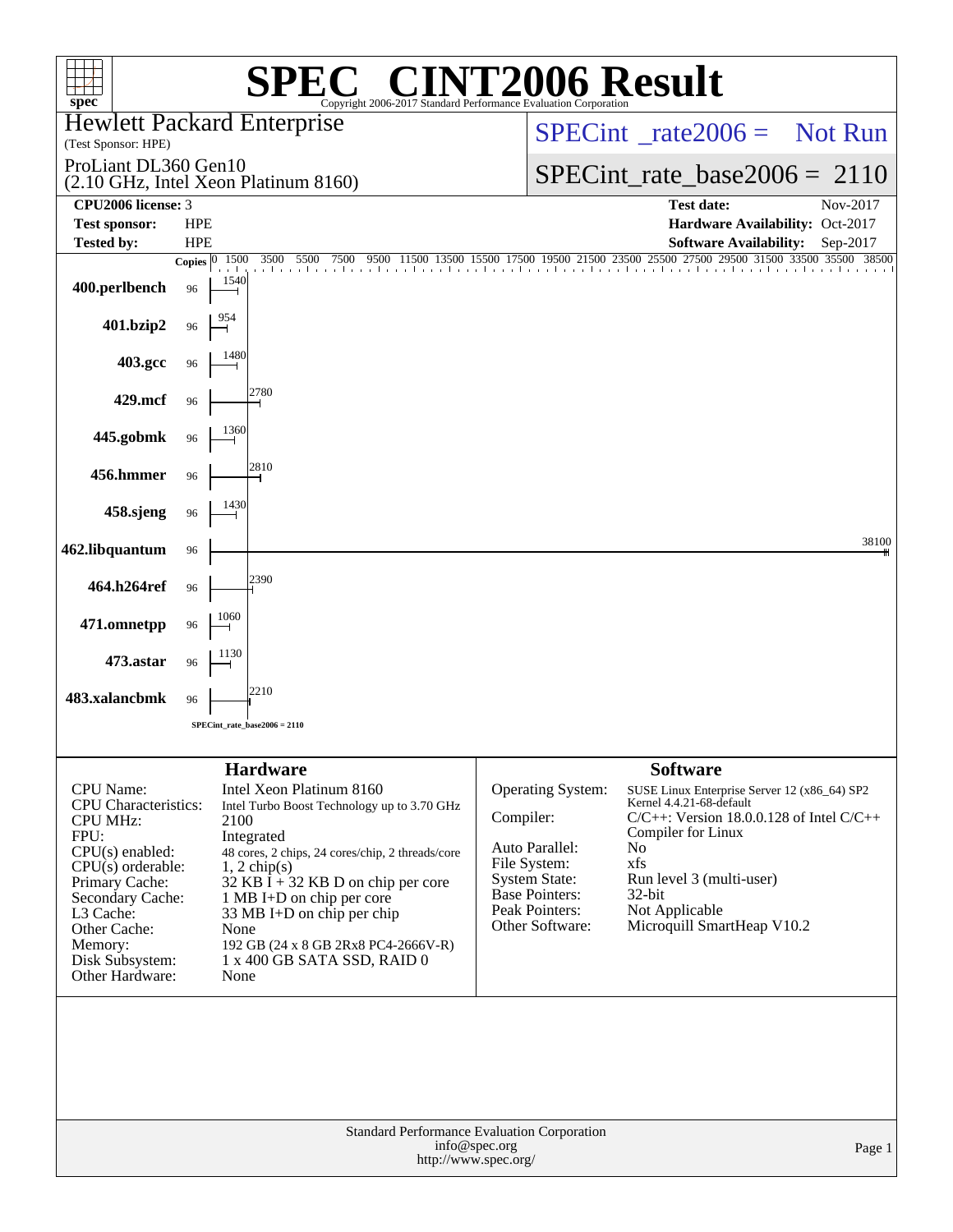

Hewlett Packard Enterprise

(Test Sponsor: HPE)

ProLiant DL360 Gen10

(2.10 GHz, Intel Xeon Platinum 8160)

 $SPECTnt_rate2006 = Not Run$ 

# [SPECint\\_rate\\_base2006 =](http://www.spec.org/auto/cpu2006/Docs/result-fields.html#SPECintratebase2006) 2110

**[CPU2006 license:](http://www.spec.org/auto/cpu2006/Docs/result-fields.html#CPU2006license)** 3 **[Test date:](http://www.spec.org/auto/cpu2006/Docs/result-fields.html#Testdate)** Nov-2017 **[Test sponsor:](http://www.spec.org/auto/cpu2006/Docs/result-fields.html#Testsponsor)** HPE **[Hardware Availability:](http://www.spec.org/auto/cpu2006/Docs/result-fields.html#HardwareAvailability)** Oct-2017 **[Tested by:](http://www.spec.org/auto/cpu2006/Docs/result-fields.html#Testedby)** HPE **[Software Availability:](http://www.spec.org/auto/cpu2006/Docs/result-fields.html#SoftwareAvailability)** Sep-2017

#### **[Results Table](http://www.spec.org/auto/cpu2006/Docs/result-fields.html#ResultsTable)**

|                    | <b>Base</b>                                                                                              |                |       |                |       |         |               | <b>Peak</b>   |                |              |                |              |                |              |
|--------------------|----------------------------------------------------------------------------------------------------------|----------------|-------|----------------|-------|---------|---------------|---------------|----------------|--------------|----------------|--------------|----------------|--------------|
| <b>Benchmark</b>   | <b>Copies</b>                                                                                            | <b>Seconds</b> | Ratio | <b>Seconds</b> | Ratio | Seconds | Ratio         | <b>Copies</b> | <b>Seconds</b> | <b>Ratio</b> | <b>Seconds</b> | <b>Ratio</b> | <b>Seconds</b> | <b>Ratio</b> |
| 400.perlbench      | 96                                                                                                       | 609            | 1540  | 609            | 1540  | 606     | 1550          |               |                |              |                |              |                |              |
| 401.bzip2          | 96                                                                                                       | 971            | 954   | 975            | 950   | 970     | 955           |               |                |              |                |              |                |              |
| $403.\mathrm{gcc}$ | 96                                                                                                       | 518            | 1490  | 523            | 1480  | 522     | 1480          |               |                |              |                |              |                |              |
| $429$ .mcf         | 96                                                                                                       | 315            | 2780  | 314            | 2790  | 316     | 2770          |               |                |              |                |              |                |              |
| $445$ .gobm $k$    | 96                                                                                                       | 738            | 1360  | 737            | 1370  | 740     | 1360          |               |                |              |                |              |                |              |
| 456.hmmer          | 96                                                                                                       | 320            | 2800  | 318            | 2810  | 316     | 2830          |               |                |              |                |              |                |              |
| $458$ .sjeng       | 96                                                                                                       | 810            | 1430  | 809            | 1440  | 810     | 1430 <b>I</b> |               |                |              |                |              |                |              |
| 462.libquantum     | 96                                                                                                       | 52.3           | 38000 | 52.0           | 38300 | 52.2    | 38100         |               |                |              |                |              |                |              |
| 464.h264ref        | 96                                                                                                       | 902            | 2360  | 889            | 2390  | 890     | 2390          |               |                |              |                |              |                |              |
| 471.omnetpp        | 96                                                                                                       | 566            | 1060  | 566            | 1060  | 566     | 1060          |               |                |              |                |              |                |              |
| 473.astar          | 96                                                                                                       | 597            | 1130  | 597            | 1130  | 598     | 1130          |               |                |              |                |              |                |              |
| 483.xalancbmk      | 96                                                                                                       | 299            | 2210  | 298            | 2220  | 300     | 2210          |               |                |              |                |              |                |              |
|                    | Results appear in the order in which they were run. Bold underlined text indicates a median measurement. |                |       |                |       |         |               |               |                |              |                |              |                |              |

#### **[Submit Notes](http://www.spec.org/auto/cpu2006/Docs/result-fields.html#SubmitNotes)**

 The numactl mechanism was used to bind copies to processors. The config file option 'submit' was used to generate numactl commands to bind each copy to a specific processor. For details, please see the config file.

### **[Operating System Notes](http://www.spec.org/auto/cpu2006/Docs/result-fields.html#OperatingSystemNotes)**

 Stack size set to unlimited using "ulimit -s unlimited" Transparent Huge Pages enabled by default Filesystem page cache cleared with: shell invocation of 'sync; echo 3 > /proc/sys/vm/drop\_caches' prior to run runspec command invoked through numactl i.e.: numactl --interleave=all runspec <etc> irqbalance disabled with "service irqbalance stop" tuned profile set wtih "tuned-adm profile throughput-performance" VM Dirty ratio was set to 40 using "echo 40 > /proc/sys/vm/dirty\_ratio" Numa balancing was disabled using "echo 0 > /proc/sys/kernel/numa\_balancing"

#### **[Platform Notes](http://www.spec.org/auto/cpu2006/Docs/result-fields.html#PlatformNotes)**

BIOS Configuration: Thermal Configuration set to Maximum Cooling LLC Prefetch set to Enabled LLC Dead Line Allocation set to Disabled Memory Patrol Scrubbing set to Disabled Workload Profile set to General Throughput Compute Minimum Processor Idle Power Core C-State set to C1E Sysinfo program /home/cpu2006/config/sysinfo.rev6993 Continued on next page

> Standard Performance Evaluation Corporation [info@spec.org](mailto:info@spec.org) <http://www.spec.org/>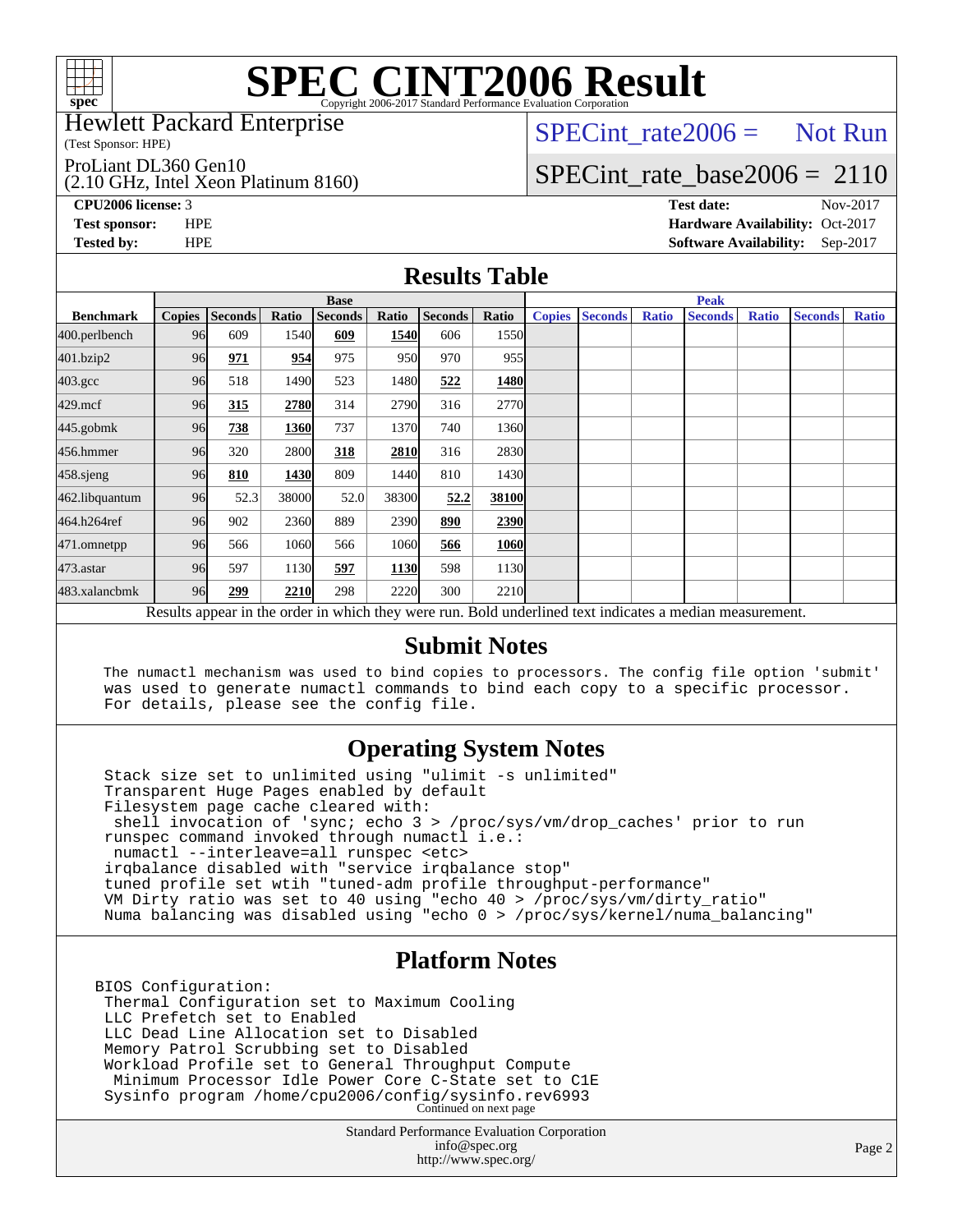

Hewlett Packard Enterprise

[SPECint\\_rate2006 =](http://www.spec.org/auto/cpu2006/Docs/result-fields.html#SPECintrate2006) Not Run

(Test Sponsor: HPE) ProLiant DL360 Gen10

(2.10 GHz, Intel Xeon Platinum 8160)

[SPECint\\_rate\\_base2006 =](http://www.spec.org/auto/cpu2006/Docs/result-fields.html#SPECintratebase2006) 2110

**[CPU2006 license:](http://www.spec.org/auto/cpu2006/Docs/result-fields.html#CPU2006license)** 3 **[Test date:](http://www.spec.org/auto/cpu2006/Docs/result-fields.html#Testdate)** Nov-2017 **[Test sponsor:](http://www.spec.org/auto/cpu2006/Docs/result-fields.html#Testsponsor)** HPE **[Hardware Availability:](http://www.spec.org/auto/cpu2006/Docs/result-fields.html#HardwareAvailability)** Oct-2017 **[Tested by:](http://www.spec.org/auto/cpu2006/Docs/result-fields.html#Testedby)** HPE **[Software Availability:](http://www.spec.org/auto/cpu2006/Docs/result-fields.html#SoftwareAvailability)** Sep-2017

#### **[Platform Notes \(Continued\)](http://www.spec.org/auto/cpu2006/Docs/result-fields.html#PlatformNotes)**

| <b>Standard Performance Evaluation Corporation</b><br>info@spec.org<br>http://www.spec.org/                                                                                            | Page 3 |
|----------------------------------------------------------------------------------------------------------------------------------------------------------------------------------------|--------|
| SPEC is set to: /home/cpu2006<br>Filesystem<br>Type<br>Size<br>Used Avail Use% Mounted on<br>Continued on next page                                                                    |        |
| run-level $3$ Nov $3$ 02:01                                                                                                                                                            |        |
| uname $-a$ :<br>Linux linux-rugf 4.4.21-68-default #1 SMP Tue Oct 18 18:19:37 UTC 2016<br>(63cf368) x86_64 x86_64 x86_64 GNU/Linux                                                     |        |
| PRETTY_NAME="SUSE Linux Enterprise Server 12 SP2"<br>ID="sles"<br>$ANSI\_COLOR = "0; 32"$<br>CPE_NAME="cpe:/o:suse:sles:12:sp2"                                                        |        |
| NAME="SLES"<br>VERSION="12-SP2"<br>VERSION ID="12.2"                                                                                                                                   |        |
| # Please check /etc/os-release for details about this release.<br>os-release:                                                                                                          |        |
| $PATCHLEVEL = 2$<br># This file is deprecated and will be removed in a future service pack or<br>release.                                                                              |        |
| SuSE-release:<br>SUSE Linux Enterprise Server 12 (x86_64)<br>$VERSION = 12$                                                                                                            |        |
| HugePages_Total: 0<br>Hugepagesize: 2048 kB<br>From /etc/*release* /etc/*version*                                                                                                      |        |
| From /proc/meminfo<br>MemTotal: 197737672 kB                                                                                                                                           |        |
| cache size $: 33792$ KB                                                                                                                                                                |        |
| physical 1: cores 0 1 2 3 8 9 10 11 12 13 16 17 18 19 20 21 24 25 26 27 28<br>29                                                                                                       |        |
| siblings : 48<br>physical 0: cores 0 1 2 3 8 9 10 11 12 13 16 17 18 19 20 21 24 25 26 27 28<br>29                                                                                      |        |
| caution.)<br>cpu cores $: 24$                                                                                                                                                          |        |
| cores, siblings (Caution: counting these is hw and system dependent.<br>The<br>following excerpts from /proc/cpuinfo might not be reliable. Use with                                   |        |
| model name: $Intel(R)$ Xeon $(R)$ Platinum 8160 CPU @ 2.10GHz<br>2 "physical id"s (chips)<br>96 "processors"                                                                           |        |
| From /proc/cpuinfo                                                                                                                                                                     |        |
| This section contains SUT (System Under Test) info as seen by<br>some common utilities. To remove or add to this section, see:<br>http://www.spec.org/cpu2006/Docs/config.html#sysinfo |        |
| running on linux-rugf Fri Nov 3 02:11:51 2017                                                                                                                                          |        |
| Revision 6993 of 2015-11-06 (b5e8d4b4eb51ed28d7f98696cbe290c1)                                                                                                                         |        |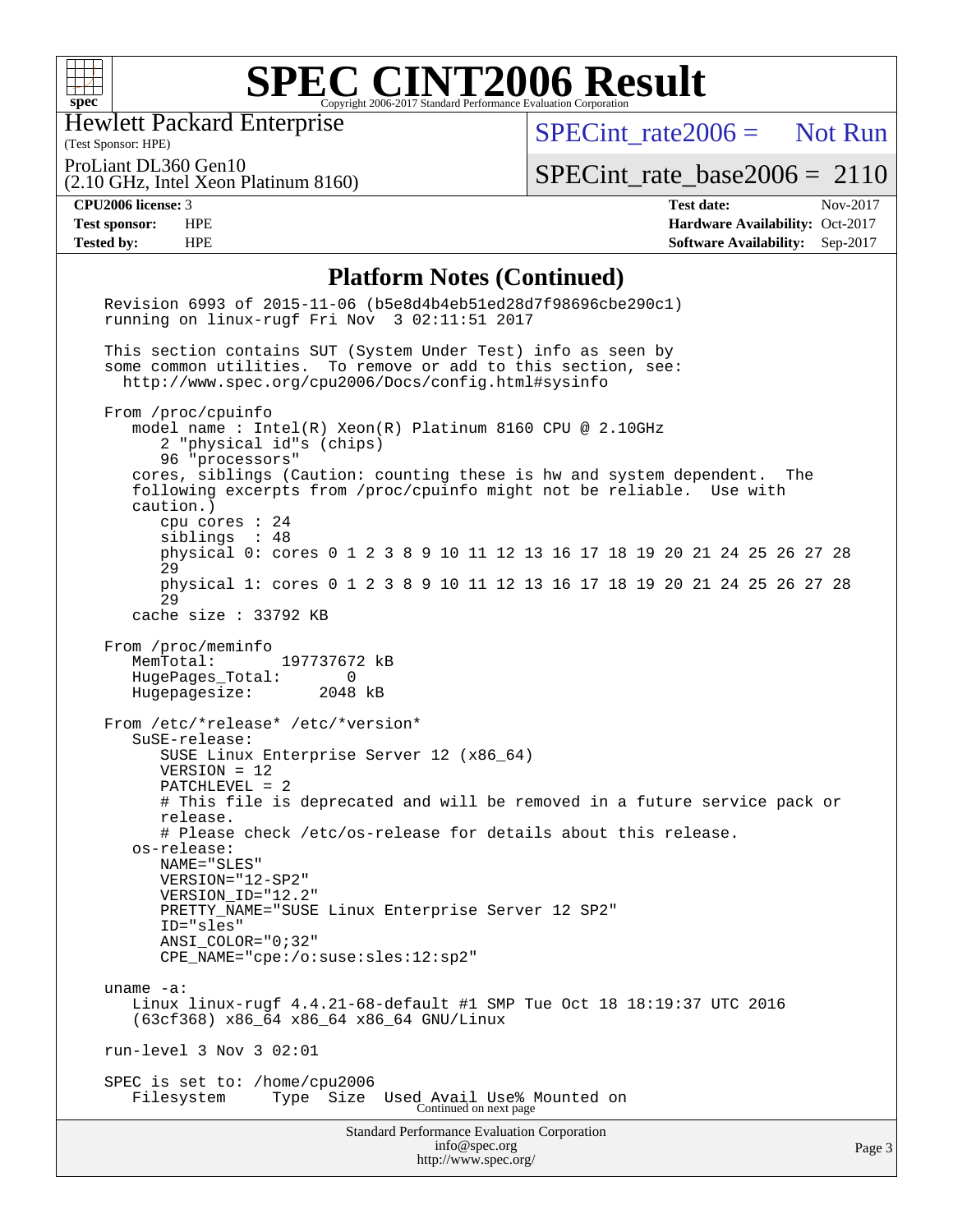

Hewlett Packard Enterprise

(2.10 GHz, Intel Xeon Platinum 8160)

 $SPECTnt_rate2006 = Not Run$ 

(Test Sponsor: HPE) ProLiant DL360 Gen10

[SPECint\\_rate\\_base2006 =](http://www.spec.org/auto/cpu2006/Docs/result-fields.html#SPECintratebase2006) 2110

**[CPU2006 license:](http://www.spec.org/auto/cpu2006/Docs/result-fields.html#CPU2006license)** 3 **[Test date:](http://www.spec.org/auto/cpu2006/Docs/result-fields.html#Testdate)** Nov-2017 **[Test sponsor:](http://www.spec.org/auto/cpu2006/Docs/result-fields.html#Testsponsor)** HPE **[Hardware Availability:](http://www.spec.org/auto/cpu2006/Docs/result-fields.html#HardwareAvailability)** Oct-2017 **[Tested by:](http://www.spec.org/auto/cpu2006/Docs/result-fields.html#Testedby)** HPE **[Software Availability:](http://www.spec.org/auto/cpu2006/Docs/result-fields.html#SoftwareAvailability)** Sep-2017

#### **[Platform Notes \(Continued\)](http://www.spec.org/auto/cpu2006/Docs/result-fields.html#PlatformNotes)**

 /dev/nvme0n1p4 xfs 331G 77G 254G 24% /home Additional information from dmidecode:

 Warning: Use caution when you interpret this section. The 'dmidecode' program reads system data which is "intended to allow hardware to be accurately determined", but the intent may not be met, as there are frequent changes to hardware, firmware, and the "DMTF SMBIOS" standard.

 BIOS HPE U32 09/29/2017 Memory: 24x UNKNOWN NOT AVAILABLE 8 GB 2 rank 2666 MHz

(End of data from sysinfo program)

#### **[General Notes](http://www.spec.org/auto/cpu2006/Docs/result-fields.html#GeneralNotes)**

Environment variables set by runspec before the start of the run: LD\_LIBRARY\_PATH = "/home/cpu2006/libs/32:/home/cpu2006/libs/64:/home/cpu2006/sh10.2"

 Binaries compiled on a system with 1x Intel Core i7-4790 CPU + 32GB RAM memory using Redhat Enterprise Linux 7.2

### **[Base Compiler Invocation](http://www.spec.org/auto/cpu2006/Docs/result-fields.html#BaseCompilerInvocation)**

[C benchmarks](http://www.spec.org/auto/cpu2006/Docs/result-fields.html#Cbenchmarks):

[icc -m32 -L/opt/intel/compilers\\_and\\_libraries\\_2018.0.082/linux/lib/ia32](http://www.spec.org/cpu2006/results/res2017q4/cpu2006-20171114-50634.flags.html#user_CCbase_intel_icc_355c401af4d5dc87e09103a6bbcae1c6)

[C++ benchmarks:](http://www.spec.org/auto/cpu2006/Docs/result-fields.html#CXXbenchmarks)

[icpc -m32 -L/opt/intel/compilers\\_and\\_libraries\\_2018.0.082/linux/lib/ia32](http://www.spec.org/cpu2006/results/res2017q4/cpu2006-20171114-50634.flags.html#user_CXXbase_intel_icpc_b34a6f497613b30bc6bf10051974f22f)

### **[Base Portability Flags](http://www.spec.org/auto/cpu2006/Docs/result-fields.html#BasePortabilityFlags)**

| 400.perlbench: -D_FILE_OFFSET_BITS=64 -DSPEC_CPU_LINUX_IA32 |  |
|-------------------------------------------------------------|--|
| 401.bzip2: -D_FILE_OFFSET_BITS=64                           |  |
| 403.gcc: -D_FILE_OFFSET_BITS=64                             |  |
| 429.mcf: -D FILE OFFSET BITS=64                             |  |
| 445.gobmk: -D_FILE_OFFSET_BITS=64                           |  |
| 456.hmmer: -D FILE OFFSET BITS=64                           |  |
| 458.sjeng: -D_FILE_OFFSET_BITS=64                           |  |
| 462.libquantum: -D_FILE_OFFSET_BITS=64 -DSPEC_CPU_LINUX     |  |
| 464.h264ref: -D_FILE_OFFSET_BITS=64                         |  |
| 471.omnetpp: -D_FILE_OFFSET_BITS=64                         |  |
| 473.astar: -D FILE OFFSET BITS=64                           |  |
| 483.xalancbmk: -D FILE OFFSET BITS=64 -DSPEC CPU LINUX      |  |

Standard Performance Evaluation Corporation [info@spec.org](mailto:info@spec.org) <http://www.spec.org/>